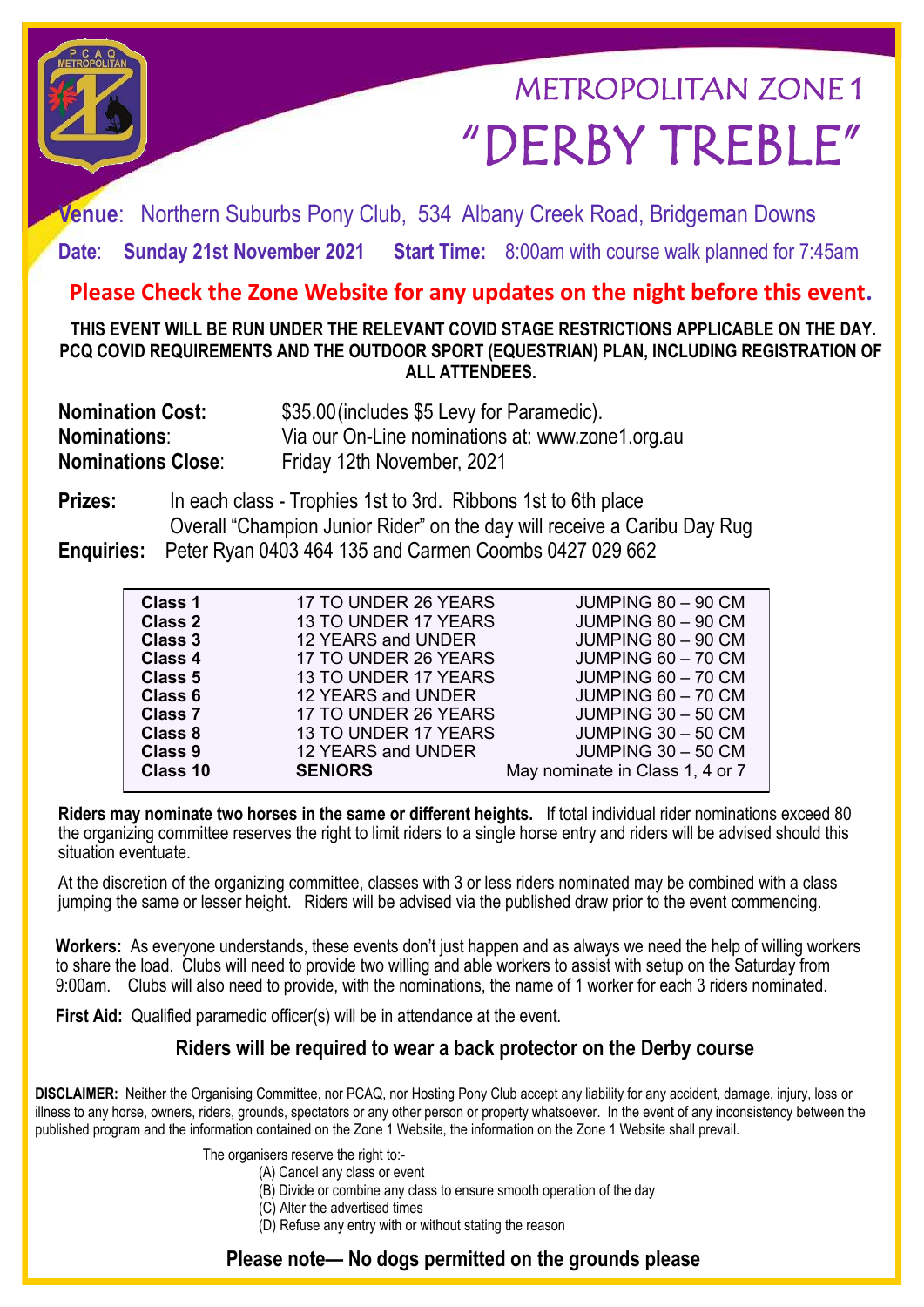# METROPOLITAN ZONE 1 "DERBY TREBLE"

### **COVID-19 Requirements**

All Zone and host club officials and the organising Committee have completed the PCQ required on-line training course. COVID safe requirements will be enforced, i.e. provision of hand sanitisers, entry signage, registration of all attendees, social distancing etc., as outlined in both the Outdoor Sports (Equestrian Plan) and PCQ documentation plus any stage COVID- safe requirements.

**On entry to the venue all attendees agree to follow COVID SAFE PRACTICES** aligned to the Queensland State Government recommendations. Do not attend if you or anyone attending with you, is unwell.

# **Rules of competition:**

This is a competition over three phases. In order to be eligible for the overall class championship, riders must participate in each of the three phases. Points (1-10) will be awarded for each phase and accumulated to achieve an overall class champion.

Each phase of the competition will be judged in accordance with PCAQ rules, however the organizing committee has in some instances adapted those rules to facilitate the safe operation of the overall event.

# **Phase One: Jumping Equitation :**

Riders will enter the ring, salute the Equitation Judge and proceed as per a normal Jumping Equitation round. Judging will be per the PCAQ rules for Equitation. Points 1-10 will be awarded for Equitation, based on rider rankings at the conclusion of the class.

## **Phase Two: Show Jumping—A2 :**

Riders will salute the show jumping judge and immediately proceed with their show jumping round. Riders will be placed after the single round against the clock and points 1-10 will be awarded.

## **Phase Three: The Derby:**

Judging will be per the PCAQ rules for show jumping under Table A (against the clock) and with reference to Article 277 (page 86 - 2021 Rules for show jumping). A Derby is a special competition taking place over a combination of show jumping and cross country fences. Riders will complete a single derby round and there will not be a jump off round.

Competitors will be permitted to wear a watch and are **required to wear a back protector on course**. Riders will be ranked after the single round and points 1-10 will be awarded.

# **Class Championship Scoring/Placing:**

At the conclusion of three rounds, riders in each class are ranked based on points accumulated. In the event of a tie, the winner will be the rider decided in the normal manner for a show jumping competition and if still tied will be decided on the best result on the Derby course.

**Overall Champion rider:** In the event of a tie, the rider competing in the higher level class will be placed ahead of the other and if still tied will be decided on the best result on the Derby course.

**Updates:** The Zone 1 Website will be used to post the Draw and to advise of any changes or updates to the day, including advice in the event of rain. Please Check the Website on the evening prior to the event.